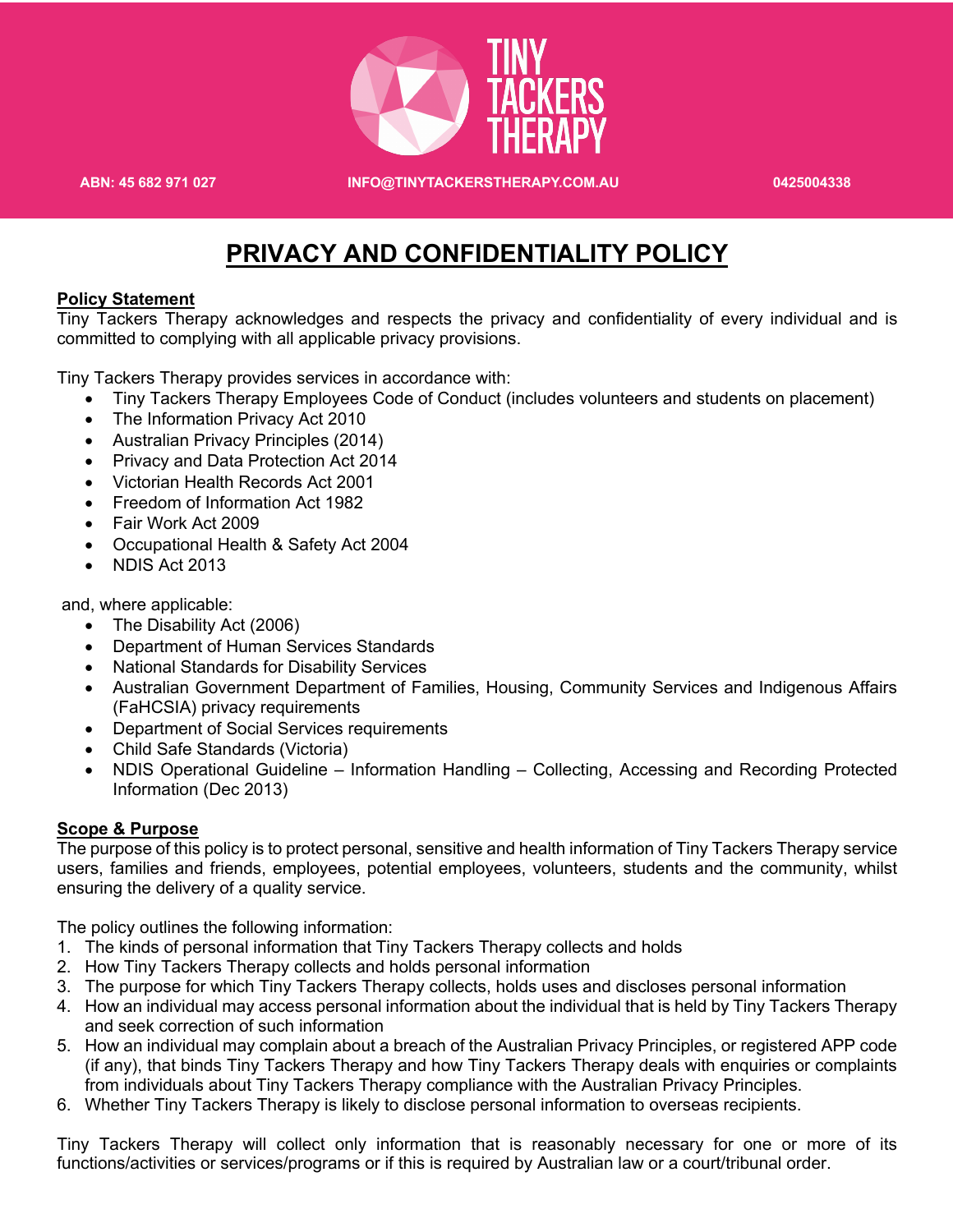Tiny Tackers Therapy Privacy and Confidentiality policy is available on the Tiny Tackers Therapy website and in hard copy format on request from any therapist. A privacy and confidentiality clause are included in all service agreements signed by clients/participants.

# **Definitions**

**Individual**: Tiny Tackers Therapy service users, families and friends, employees, potential employees, volunteers, students and the community.

**Employee Records consists of Personal Information** contained in any records, documents, files and reports that relate to a Tiny Tackers Therapy **employee, potential employee, volunteer or student, such as:**

- Personal and emergency contacts and next of kin details.
- Financial affairs, superannuation details, taxation and banking information.
- Hours of work, salary and wages.
- Training, development and performance records.
- Disciplining, resignation or termination.
- Contracts, agreements, terms and conditions of employment.
- Correspondence.
- Photographs.
- Computer files and email.

Records/files can take many forms besides those often considered as formal.

For example, diary entries, a verbal recollection, comments and notes made in communication books or meeting minutes can all be classified as records.

**Employee Sensitive and Health Information** consists of any records, documents, files and reports that relate to a Tiny Tackers Therapy **employee, potential employee, volunteer or student, such as:**

- Racial or ethnic origin.
- Political opinions or membership of a political association.
- Membership of a professional or trade association or trade union.
- Religious or philosophical beliefs or affiliations.
- Sexual preferences or practices.
- Criminal records and information, note that these documents may be destroyed, following assessment, in accordance with the relevant Program Funding Body requirements.
- Information regarding their health or disability.
- Their expressed wishes about their future provisions of health services.
- A health service provided, or to be provided or information provided about health services.

Any of the above information may be recorded in Medical Certificates, Workcover Documents, Professional Development and Support Session notes, Education Background Information or Resume Affiliations and must be protected under the Victorian Health Records Act 2001.

**Service user records** consist of all documents, files and reports that relate to a Tiny Tackers Therapy service user. This includes:

- Personal and emergency contacts and next of kin details.
- Racial or ethnic origin
- Religious or philosophical beliefs
- Case notes
- Video recordings
- Computer files and e-mail
- Photographs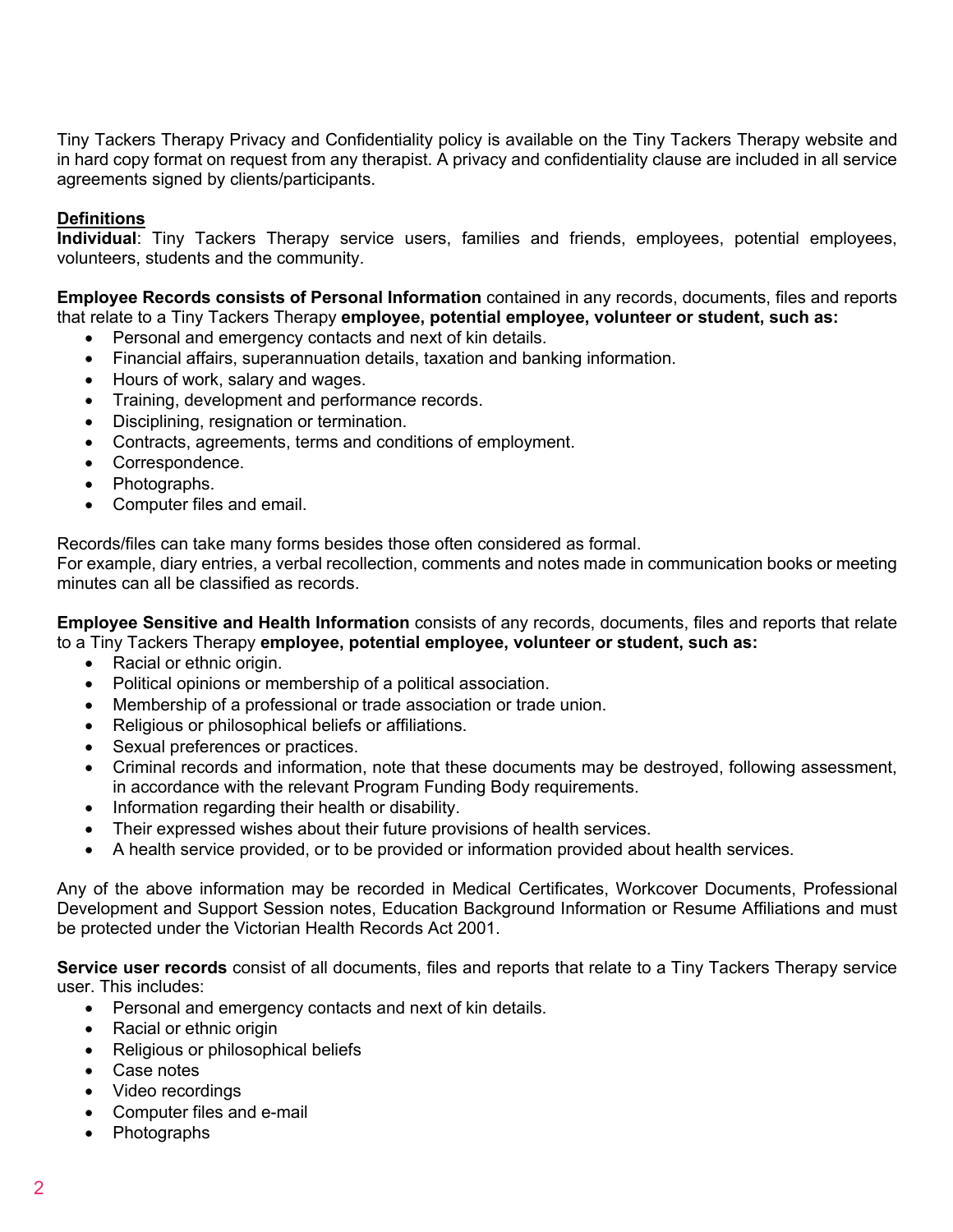- Financial details
- Health Care Plans and other health information
- Behaviour and Active Support Plans
- Incident reports
- And other written records

All service user records must be protected under the Victorian Health Records Act 2001 and record management is consistent with the Public Records Act 1973. For details regarding Tiny Tackers Therapy's record management see Appendix 4 '*Records Management'.* 

## **Responsibilities**

Even though records and files may be created about an individual associated with Tiny Tackers Therapy, such as a service user, employee, volunteer or student etc., their records and the company legally own files. Tiny Tackers Therapy recognises that, with this ownership, comes responsibility for the handling, treatment and access entitlements of the information.

Tiny Tackers Therapy acknowledges its responsibilities in protecting any personal information it has collected and, or has in its keeping, from misuse, modification, loss or unauthorised access and will take all reasonable steps to do so. At such time that files, records or information are no longer required, Tiny Tackers Therapy take all reasonable steps to destroy or de-identify them.

Employees are required to sign-off that they will read and abide by this policy.

When employees, volunteers and students support service users with their personal care needs they will protect their dignity. Employees, volunteers and students must respect the confidentiality of service users at all times. Service user files and any information relating to service users, must be stored in a lockable cabinet at all times and must not be removed from the workplace, where it is stored, without authorisation from Julia Wishart. When service user files have been authorised for removal from the workplace, they should be de-identified if at all possible and kept in the locked boot of a vehicle, whenever possible.

Employees, volunteers and students must not access/view service user files of family members (incl. children, parents or siblings), e.g. protected participants (NDIS definition) as there needs to be a separation between service delivery and the family.

The last employee to leave the service area each day must lock filing cabinets.

Tiny Tackers Therapy volunteers and placement students are also required to comply with Tiny Tackers Therapy Privacy and Confidentiality Policy. They receive this information and discuss its relevance to their role during their induction. Julia Wishart is responsible for ensuring that employees, volunteers, students and service users who have exited their programs have their records and files archived and stored in a lockable location.

Employees leaving Tiny Tackers Therapy are responsible for complying with the Privacy Act and Australian Privacy Principles for deleting; disposing off or returning any service user information and records they may have in their possession. This includes their photos or information in their personal mobile phones, computers etc. They are also responsible for returning anything that may belong to Tiny Tackers Therapy, such as keys, I.D. Photos etc.

# **Procedures**

Tiny Tackers Therapy will only collect personal information by lawful and fair means.

## **1. Service user information**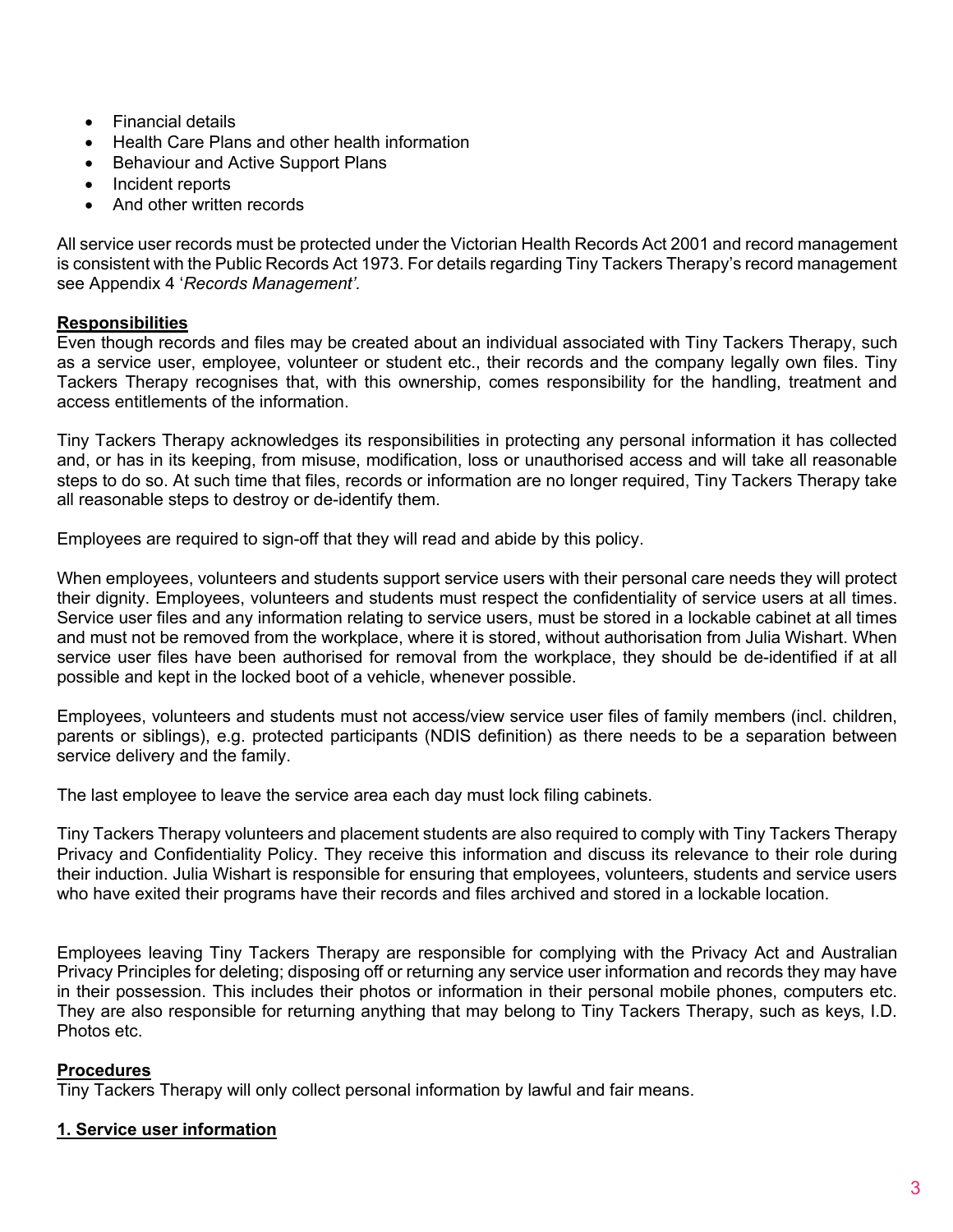## Collection of Service user Information

Tiny Tackers Therapy collects service user information only where it is necessary for:

- the delivery of effective and efficient service provision to the service user (and his/her family where applicable).
- the mandatory data requirements required by the funding body.

Information will be collected in accordance with service policy and procedures documents and will only be used for the primary purpose intended. If Tiny Tackers Therapy wishes to use or disclose the information for another purpose (secondary purpose) the individual needs to give consent for this.

Tiny Tackers Therapy will request information from the service user or, with the knowledge of the service user, from their authorised representative. Service user consent will be obtained and documented prior to another source being contacted for relevant information.

Tiny Tackers Therapy will ensure that records can be accessed not only for administrative and service user management purposes but also as required under applicable legislation such as the Information Privacy Act 2000, the Health Records Act 2001 and the Freedom of Information Act 1982.

#### Access to Service user Information

Therapy service users are provided with copies of assessments and reports produced by employees. Requests to view a service user's individual file are to be made through the Director. If the director does not approve the release of information, the reasons for this will be provided to the person requesting information and the service user and/or family/advocate/carer have the right to use the agency grievance procedure to have the decision reviewed.

If an NDIA delegate (i.e. an NDIA employee) requires a Tiny Tackers Therapy employee / the organisation to provide information under section 55 of the NDIS Act, the delegate must issue a written notice which specifies:

- The nature of the information or document that is required to be given or produced
- How the person is to give the information or produce the document
- The period within which the person is to give the information or produce the document to the NDIA
- The officer to whom the information is to be given or the document is to be produced, and
- That the notice is given under s.55 of the NDIS Act.

The period specified in the notice must be at least 14 days beginning on the day on which the notice is given. The notice may require the person to give the information by appearing before a specified officer to answer questions. If the notice requires the person to appear before an officer, the notice must specify a time and place at which the person is to appear. The time must be at least 14 days after the notice is given (see NDIS Operational Guideline – Information Handling – Collecting, Accessing and Recording Protected Information (Dec 2013)**.**

#### Obtaining Consent to access service user, employee, and student and volunteer Files and Records for an Audit Process

Tiny Tackers Therapy will ensure all service users; employees, students and volunteers are informed of forthcoming audits. If an individual does not want their files accessed during an audit process they can inform Julia Wishart verbally or in writing. It is Julia Wishart's responsibility to ensure that 'non-consent to access files' is attached to the individual's files.

## Limits on the Disclosure of Service user Information

Service users or their family requiring access to their own personal information on file or in storage, must contact Julia Wishart to make access arrangements. Tiny Tackers Therapy may impose a charge upon the individual to cover the cost of verifying a request for information and locating, retrieving and reviewing any material requested.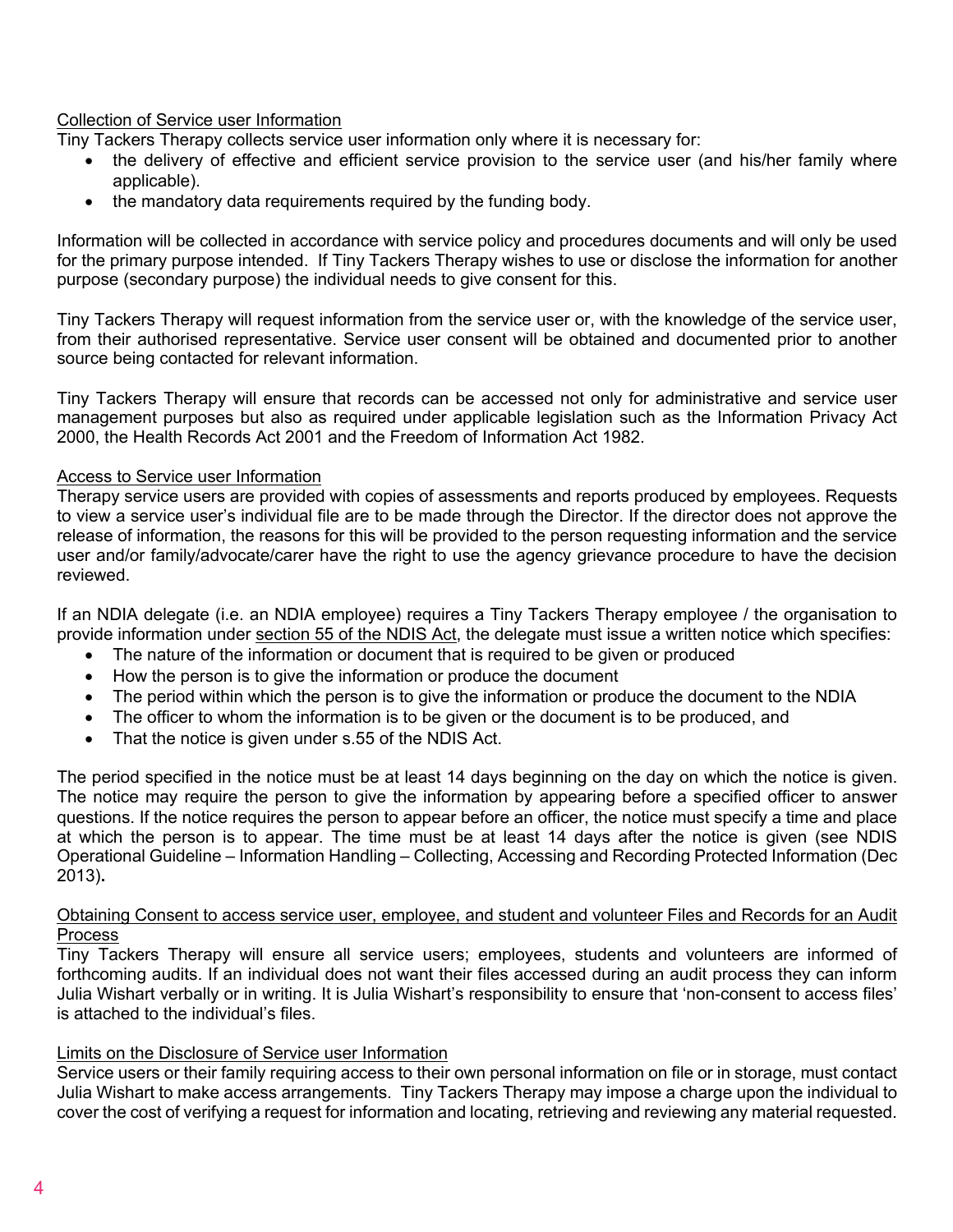All requests will be responded to within 30 days of receipt. Tiny Tackers Therapy may request Photo Identification prior to access.

If service user information is required to be collected from other parties, Tiny Tackers Therapy will act to ensure the service user, and or family, is, or has been, made aware of the requirement to do so, and their written consent or documented verbal consent is obtained prior to releasing any information.

Tiny Tackers Therapy is not permitted to release:

- Medical letters, as these are the property of the treating doctor, or
- Incident Reports as these are a reporting requirement to DHHS and access must occur through the Freedom of Information Act.

Principles governing the use and disclosure of health information are set out in the Privacy Act under National Privacy Principle 2 which states that an organisation must not use or disclose personal information about an individual for a purpose other than the primary purpose of collection except for a number of situations, including where an organisation reasonably believes that the use or disclosure is necessary to lessen or prevent a serious and imminent threat to an individual's life, health or safety, or a serious threat to public health or public safety.

In short Tiny Tackers Therapy staff must not disclose a person's health information e.g. Hep B and C status or HIV status without consent as universal infection control precautions should provide protection for staff. An exception may occur in a very limited number of circumstances such as: - cases of needle-stick injury where a professional is aware of a patient's HIV positive status and a health care worker has been exposed in circumstances where there is a real risk of transmission and it is not possible to conceal the identity of the source patient who has refused to consent to disclosure, - provision of medical services in a particular instance of care where there is a need to know the infection status for treatment purposes of benefit to the patient (e.g. in an emergency or if the patient is unconscious). This should not, however, detract from the observance of standard infection-control precautions.

# Service use Publicity Participation

If service users are participating in any promotional material or included in any media releases of whatever form, permission must be obtained in writing from the service user or parents of the service user concerned. Julia Wishart must also approve the use of service users in such publicity.

# **2. Employee, volunteer and student information**

# **Recruitment**

Information provided by candidates in recruitment and selection is voluntary.

However, if some of the requested information, such as information required to obtain a Criminal Check, is not provided, Tiny Tackers Therapy may not be able to assess an application for employment. At present Tiny Tackers Therapy does not recruit employees.

Obtaining Consent to Access Employee, Volunteer and Student Files Information for an Audit Process

Tiny Tackers Therapy will ensure all employees; volunteers and students are informed of forthcoming audits. Employees, Volunteers and students who do not want their information accessed during an audit process can record this with the HR Manager to be entered into a "non-consent to access files" database. The HR Manager will ensure the non-consent is in the persons file.

## Limits on the Disclosure of Employee, Volunteer or Student Personal Information

If personal information is required to be collected from other parties, Tiny Tackers Therapy will act to ensure the employee, volunteer or student is, or has been, made aware of the requirement to do so.

Employees, volunteers or students requiring access to their own personal information, must contact Julia Wishart to make access arrangements. Tiny Tackers Therapy may impose a charge upon the individual to cover the cost of verifying a request for information and locating, retrieving and reviewing any material requested. All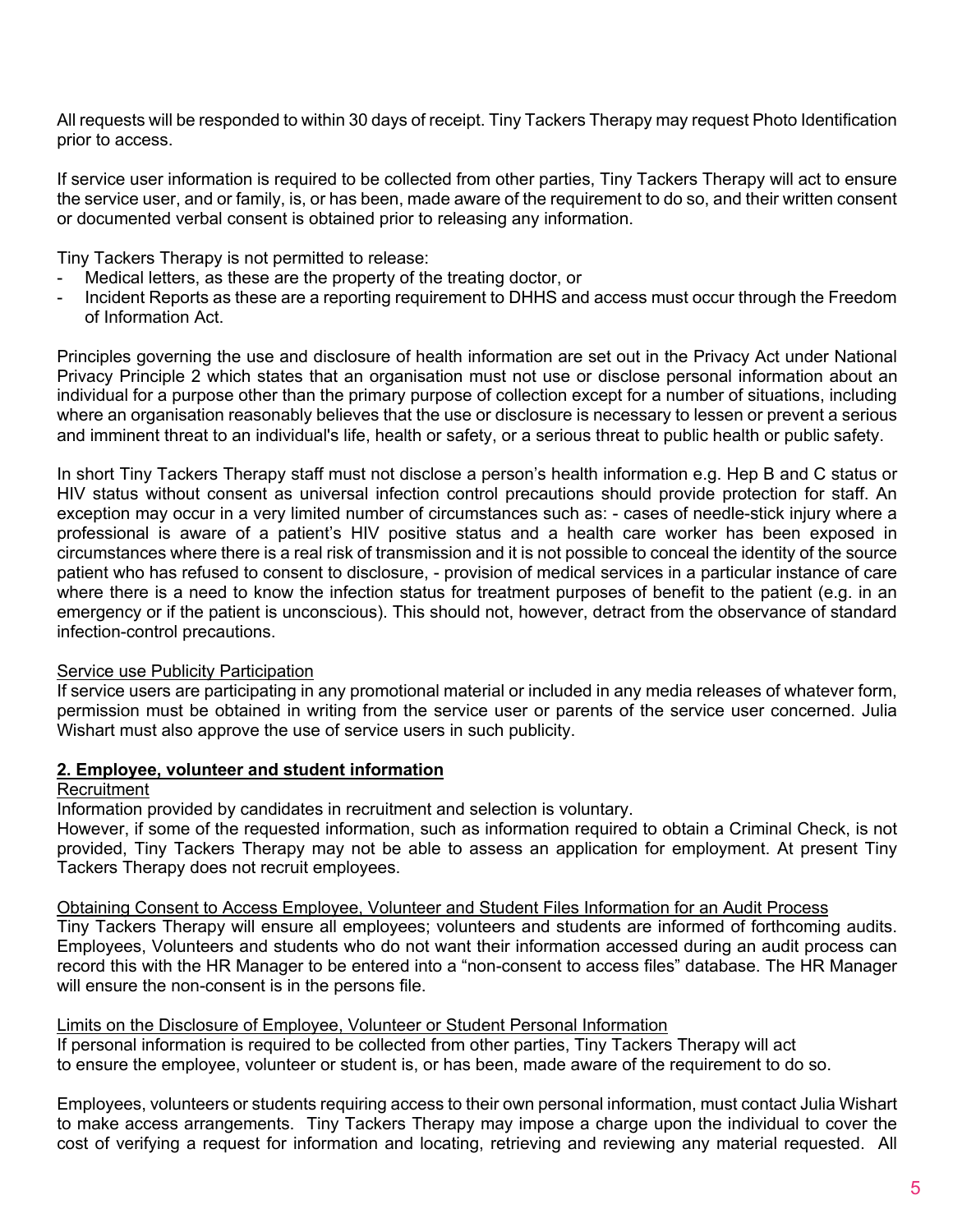requests will be responded to within 30 days of receipt. Tiny Tackers Therapy will not provide copies of personal information once collected. Access will be granted by viewing the information on the premises of Tiny Tackers Therapy. The personal Information may not be removed from the premises. Tiny Tackers Therapy may request Photo Identification prior to access.

## Tiny Tackers Therapy Employee Records kept by other Groups

Permission must be obtained, in writing, if employees, volunteers or students are to be used in any promotional material or included in any media releases of any form.

Under no circumstances are Tiny Tackers Therapy Employees, Volunteers or Students to make comment to the media in relation to Tiny Tackers Therapy, service users or programs without prior authorisation from Julia Wishart.

## **3. Release of information**

## Non-Release of Information

Tiny Tackers Therapy is legally entitled to deny the release of information.

The basis for such a decision would be that:

- The organisation reasonably believes that giving access would pose a serious threat to the life, health or safety of any individual, or to public health or public safety
- Providing access would have an unreasonable impact on the privacy of other individuals;
- The request for access is frivolous or vexatious;
- the information relates to anticipated or existing legal proceedings and would not be discoverable in those proceedings;
- Providing access would reveal the intentions of Tiny Tackers Therapy in relation to negotiations with the individual in such a way as to prejudice those negotiations;
- Providing access would be unlawful.

## Exceptions for Release of Information Restrictions

Information may be provided to statutory authorities in circumstances deemed necessary to safeguard the interests of the person concerned.

These exceptions for release of information restrictions, are consistent with The Privacy Act, and, include:

- reporting child abuse to the relevant authority
- the provision of Category 1 and some specified Category 2 Incident Reports to DHHS or DET where a significant incident affecting a service user or members of the public has occurred.
- action which prevents or lessons a serious threat to the life or health of the person concerned.
- where information is ordered to be provided by a court of law.
- Tiny Tackers Therapy has reason to suspect that unlawful activity has been, or may be engaged in, and uses or discloses the personal information as a necessary part of its investigation of the matter or in reporting its concerns to relevant persons or authorities; or
- the use or disclosure is required or authorised by or under law; or
- Tiny Tackers Therapy reasonably believes that the use or disclosure is reasonably necessary for a specified purpose by or on behalf of an enforcement body.

#### **4. Correction and accuracy of information**

Tiny Tackers Therapy is committed to ensuring that all records are accurate, up to date, complete and not misleading and will take all reasonable steps to ensure this. Employees, volunteers, students and service users may request the correction of information or have their dissent regarding any of their personal information recorded.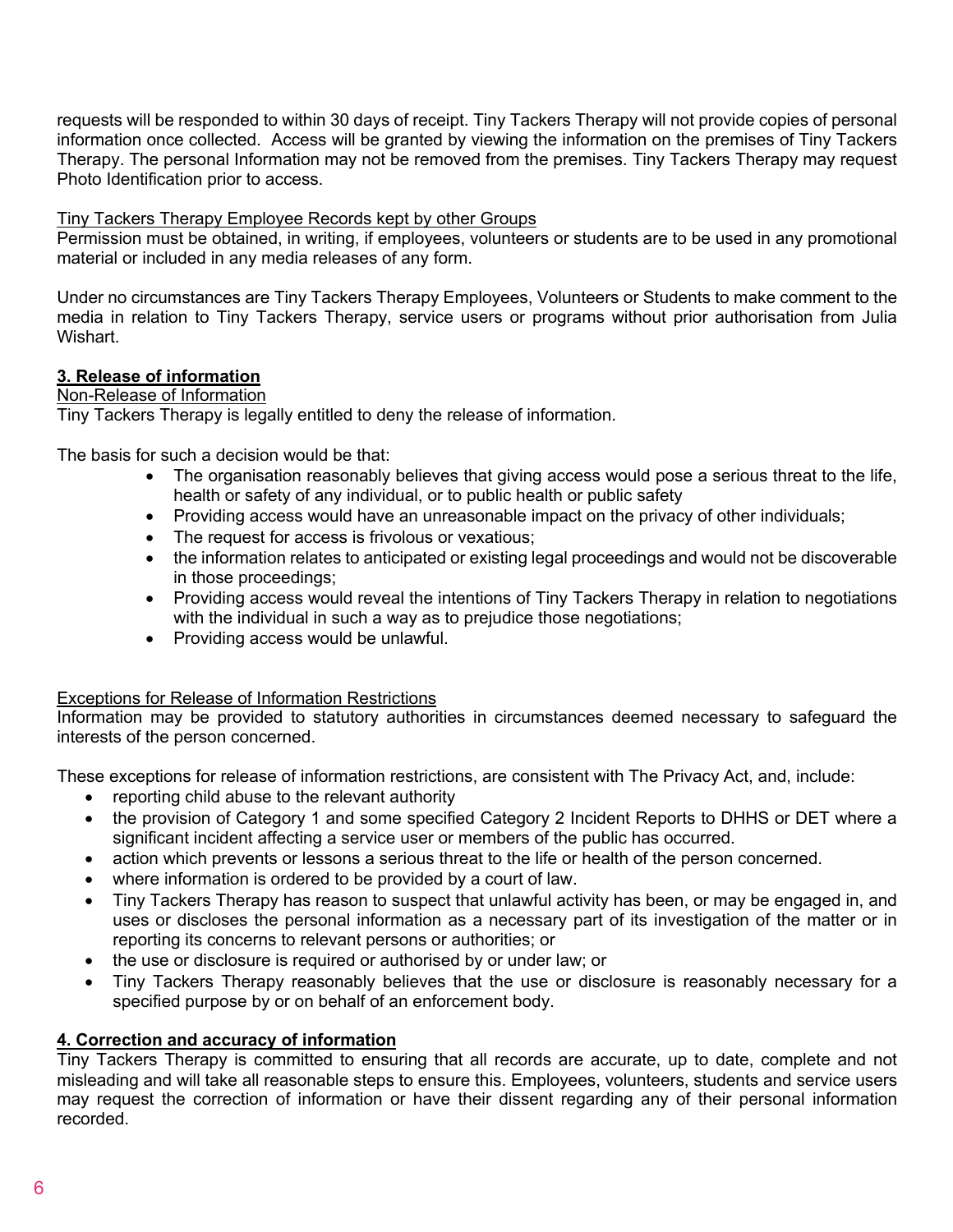# **5. Retention and disposal of personal information**

Any information relating to service users, employees, volunteers or students, such as correspondence or reports, that are not required to be filed, must be destroyed via paper shredding.

When an employee, volunteer, student or most service users exit or complete their service provision with Tiny Tackers Therapy, their file and records will be closed and archived for a period of at least 7 years or until the child turns 25 years of age. After this time the file and records may be shredded or securely destroyed. In line with DHHS requirements, records for out of home care clients are kept indefinitely at Tiny Tackers Therapy office, 74 Park St, Inverleigh VIC 3214. For details see Appendix 4 *'Records Management'.*

## **6. Respecting community privacy**

Tiny Tackers Therapy ensures that members of the community give consent for the use of any photos taken by Tiny Tackers Therapy Support Services in promotional materials or media releases. This information is included in service agreements signed by all clients.

#### **7. Tiny Tackers Therapy privacy statement**

Tiny Tackers Therapy ensures that information about privacy and confidentiality is included on each service agreement and the Tiny Tackers Therapy website.

## **8. Requirements for employees leaving Tiny Tackers Therapy**

In order to comply with the Privacy Act, Employees leaving Tiny Tackers Therapy are required to return, destroy or delete any Tiny Tackers Therapy information they may have in their possession. This includes information stored on their phones and emails etc.

#### **9. Sending information by fax or email**

There are risks to privacy in sending information by fax. These include misdialling the number, people other than the intended recipient reading the information, the information not being authentic, or the transmission not being authorised. Tiny Tackers Therapy does not send information via fax.

There are also risks to privacy sending information by email. These include misdirection due to error in typing the address and the ease of copying, forwarding, amending or disclosure of the information. If the information is being emailed care should always be taken with the list of addressees. Tiny Tackers Therapy emails contain a privacy statement including the need to contact Tiny Tackers Therapy and immediately delete an email received in error. See *4.11.3 Disclaimer and confidentiality footer*

## **10. Complaints & notification**

Complaints by any individual about a breach of the Australian Privacy Principles, or a registered APP code (if any) that binds Tiny Tackers Therapy are dealt with through the Tiny Tackers Therapy Feedback Compliments and Complaints Policy (see Appendix 11). DHHS and NDIS privacy breaches/incidents need to be submitted to DHHS using the web-based Privacy Incident Report eform. For information: https://dhhs.vic.gov.au/publications/privacy-policy

**The Notifiable Data Breaches (NDB) scheme** requires Tiny Tackers Therapy to notify the Australian Information Commissioner (the Commissioner) about 'eligible data breaches'. A data breach is eligible if it is likely to result in serious harm to any of the individuals to whom the information relates. For details see https://www.oaic.gov.au/privacy-law/privacy-act/notifiable-data-breaches-scheme

## **References**

- The Information Privacy Act 2010
- Privacy and Data Protection Act 2014
- The Privacy Act 1998
- The Notifiable Data Breaches (NDB) scheme under Part IIIC of the Privacy Act 1988 (Privacy Act)